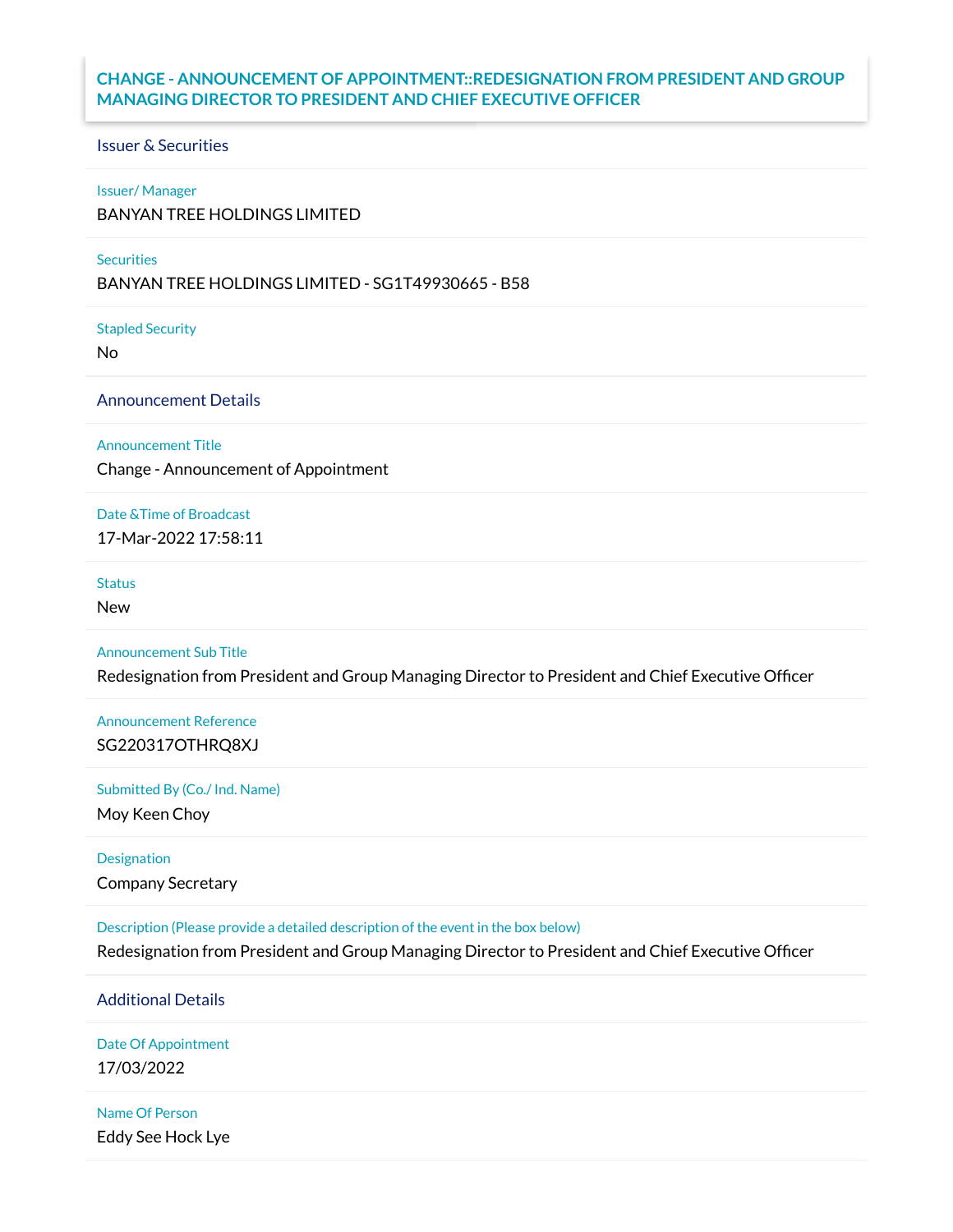# Country Of Principal Residence Singapore

## The Board's comments on this appointment (including rationale, selection criteria, and the search and nomination process)

Having regard to Provision 3.1 of the Code of Corporate Governance 2018 which provides that the chairman and the chief executive officer are separate persons to ensure an appropriate balance of power, increased accountability, and greater capacity of the board for independent decision making, and having reviewed and considered the re-designation of Mr Eddy See Hock Lye ("Mr Eddy See"), the Board concluded that Mr Eddy See possesses the requisite experience to carry out duties as President and Chief Executive Officer of the Company.

#### Whether appointment is executive, and if so, the area of responsibility

Executive. Mr Eddy See oversees the Group's operations and is responsible for providing strong leadership for the company by working with the Board and Management to execute short and long-term goals, plans and strategies to

drive business performance.

Job Title (e.g. Lead ID, AC Chairman, AC Member etc.) President and Chief Executive Officer

Professional qualifications

1. Bachelor of Commerce, University of Auckland

2. Associate Chartered Accountant, New Zealand

Any relationship (including immediate family relationships) with any existing director, existing executive officer, the issuer and/ or substantial shareholder of the listed issuer or any of its principal subsidiaries Nil

Conflict of interests (including any competing business) Nil

Working experience and occupation(s) during the past 10 years

President and Group Managing Director of Banyan Tree Holdings Limited

Undertaking submitted to the listed issuer in the form of Appendix 7.7 (Listing Rule 704(7)) Or Appendix 7H (Catalist Rule 704(6))

Yes

Shareholding interest in the listed issuer and its subsidiaries?

Yes

#### Shareholding Details

Holding ordinary shares in the capital of Banyan Tree Holdings Limited as follow:

Direct: 561,600 ordinary shares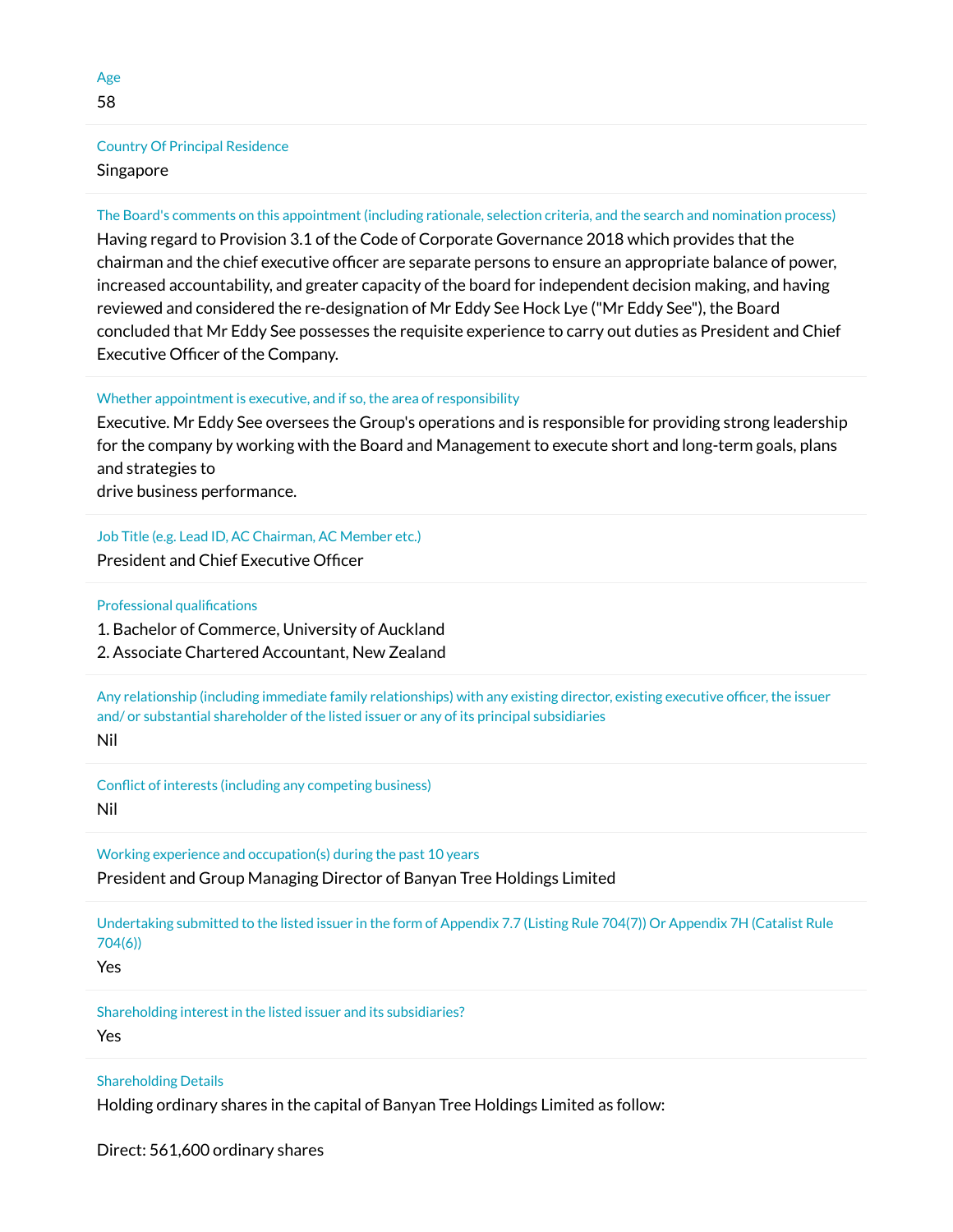# These fields are not applicable for announcements of appointments pursuant to Listing Rule 704 (9) or Catalist Rule 704 (8).

Past (for the last 5 years) N/A

#### Present

# Please refer to Annexure A

(a) Whether at any time during the last 10 years, an application or a petition under any bankruptcy law of any jurisdiction was filed against him or against a partnership of which he was a partner at the time when he was a partner or at any time within 2 years from the date he ceased to be a partner?

No

(b) Whether at any time during the last 10 years, an application or a petition under any law of any jurisdiction was �led against an entity (not being a partnership) of which he was a director or an equivalent person or a key executive, at the time when he was a director or an equivalent person or a key executive of that entity or at any time within 2 years from the date he ceased to be a director or an equivalent person or a key executive of that entity, for the winding up or dissolution of that entity or, where that entity is the trustee of a business trust, that business trust, on the ground of insolvency?

No

(c) Whether there is any unsatisfied judgment against him?

No

(d) Whether he has ever been convicted of any offence, in Singapore or elsewhere, involving fraud or dishonesty which is punishable with imprisonment, or has been the subject of any criminal proceedings (including any pending criminal proceedings of which he is aware) for such purpose?

No

(e) Whether he has ever been convicted of any offence, in Singapore or elsewhere, involving a breach of any law or regulatory requirement that relates to the securities or futures industry in Singapore or elsewhere, or has been the subject of any criminal proceedings (including any pending criminal proceedings of which he is aware) for such breach?

No

(f) Whether at any time during the last 10 years, judgment has been entered against him in any civil proceedings in Singapore or elsewhere involving a breach of any law or regulatory requirement that relates to the securities or futures industry in Singapore or elsewhere, or a finding of fraud, misrepresentation or dishonesty on his part, or he has been the subject of any civil proceedings (including any pending civil proceedings of which he is aware) involving an allegation of fraud, misrepresentation or dishonesty on his part?

No

(g) Whether he has ever been convicted in Singapore or elsewhere of any offence in connection with the formation or management of any entity or business trust?

No

(h) Whether he has ever been disqualified from acting as a director or an equivalent person of any entity (including the trustee of a business trust), or from taking part directly or indirectly in the management of any entity or business trust? No

(i) Whether he has ever been the subject of any order, judgment or ruling of any court, tribunal or governmental body,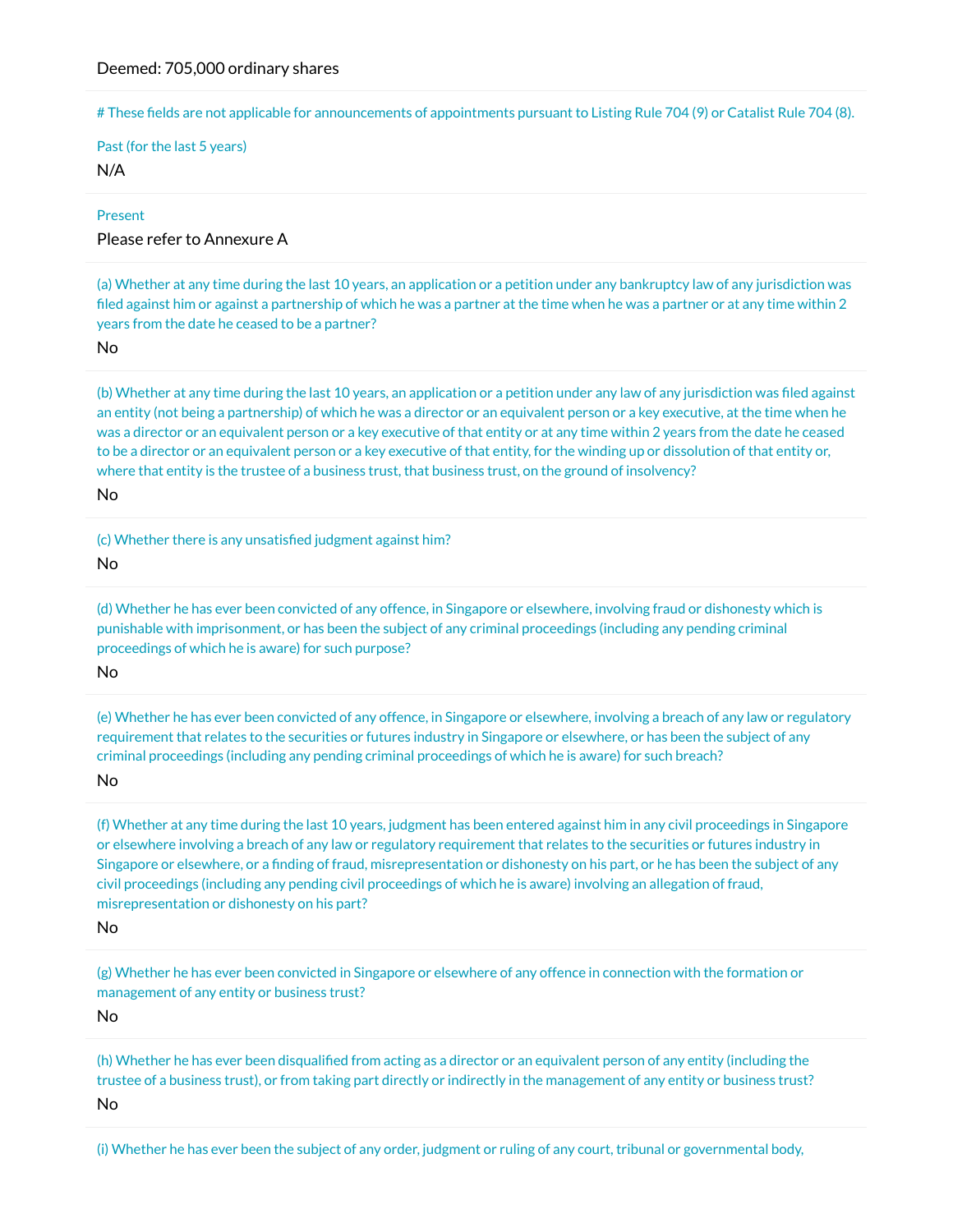permanently or temporarily enjoining him from engaging in any type of business practice or activity?

No

(j) Whether he has ever, to his knowledge, been concerned with the management or conduct, in Singapore or elsewhere, of the affairs of :-

(i) any corporation which has been investigated for a breach of any law or regulatory requirement governing corporations in Singapore or elsewhere; or

No

(ii) any entity (not being a corporation) which has been investigated for a breach of any law or regulatory requirement governing such entities in Singapore or elsewhere; or

No

(iii) any business trust which has been investigated for a breach of any law or regulatory requirement governing business trusts in Singapore or elsewhere; or

No

(iv) any entity or business trust which has been investigated for a breach of any law or regulatory requirement that relates to the securities or futures industry in Singapore or elsewhere, in connection with any matter occurring or arising during that period when he was so concerned with the entity or business trust?

No

(k) Whether he has been the subject of any current or past investigation or disciplinary proceedings, or has been reprimanded or issued any warning, by the Monetary Authority of Singapore or any other regulatory authority, exchange, professional body or government agency, whether in Singapore or elsewhere?

No

Any prior experience as a director of an issuer listed on the Exchange? No

If no, please state if the director has attended or will be attending training on the roles and responsibilities of a director of a listed issuer as prescribed by the Exchange

N/A

Please provide details of relevant experience and the nominating committee's reasons for not requiring the director to undergo training as prescribed by the Exchange (if applicable)

N/A

**Attachments** 

[Annexure A - List of directorships as at 17 March 2022.pdf](https://links.sgx.com/1.0.0/corporate-announcements/TA5Y07CIJ2G3SIQO/707464_Annexure%20A%20-%20List%20of%20directorships%20as%20at%2017%20March%202022.pdf)

Total size =83K MB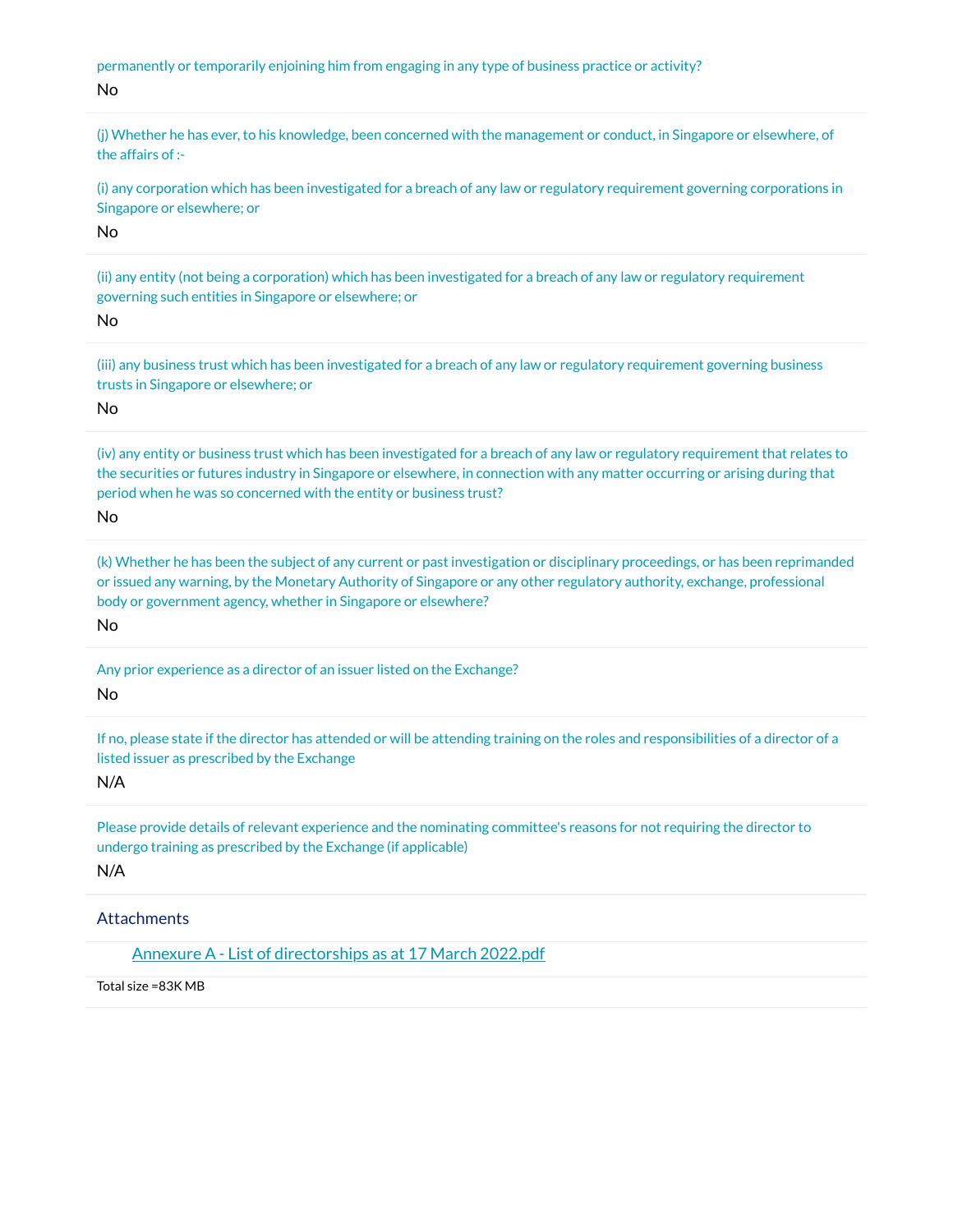## Interests of Director : Eddy See Hock Lye

| No.                     | Company                                                | <b>Nature of Interest</b>                                             | Country                       |
|-------------------------|--------------------------------------------------------|-----------------------------------------------------------------------|-------------------------------|
| 1                       | ACAP International Investments Pte. Ltd.               | Director                                                              | Singapore                     |
| $\overline{\mathbf{c}}$ | Architrave Design & Planning Services Pte. Ltd.        | Director                                                              | Singapore                     |
| 3                       | Bangtao (1) Limited                                    | Director                                                              | Thailand                      |
| 4                       | Bangtao (2) Limited                                    | Director                                                              | Thailand                      |
| 5                       | Bangtao (3) Limited                                    | Director                                                              | Thailand                      |
| 6                       | Bangtao (4) Limited                                    | Director                                                              | Thailand                      |
| $\overline{7}$          | Bangtao Development Limited                            | Director                                                              | Thailand                      |
| 8                       | Bangtao Grande Limited                                 | Director                                                              | Thailand                      |
| 9                       | Banyan Tree (Private) Limited                          | Director                                                              | Sri Lanka                     |
| 10                      | Banyan Tree Businesses Pte. Ltd.                       | Director                                                              | Singapore                     |
| 11                      | Banyan Tree Capital Pte. Ltd.                          | Director                                                              | Singapore                     |
| 12                      | Banyan Tree China Pte. Ltd.                            | Director                                                              | Singapore                     |
| 13                      | Banyan Tree Dunhuang (S) Pte. Ltd.                     | Director                                                              | Singapore                     |
| 14                      | Banyan Tree Gallery (Singapore) Pte Ltd                | Director                                                              | Singapore                     |
| 15                      | Banyan Tree Gallery (Thailand) Limited                 | Director                                                              | Thailand                      |
| 16                      | Banyan Tree Global Foundation Limited                  | Director, Deputy Chairman &                                           | Singapore                     |
| 17                      | Banyan Tree Guam Limited                               | Member<br>Director & President &                                      | Guam                          |
|                         |                                                        | Shareholder                                                           |                               |
| 18                      | Banyan Tree Holdings Limited                           | Group Managing Director,<br>Executive Vice President &<br>Shareholder | Singapore                     |
| 19                      | Banyan Tree Hotel Management (China) Pte. Ltd.         | Director                                                              | Singapore                     |
| 20                      | Thai Wah Plaza Limited                                 | Director & Shareholder                                                | Thailand                      |
| 21                      | Banyan Tree Hotels & Resorts Korea Limited             | Director                                                              | South Korea                   |
| 22                      | Banyan Tree Hotels & Resorts Pte. Ltd.                 | Director                                                              | Singapore                     |
| 23                      | Banyan Tree Hotels Management (Tianjin) Co., Ltd       | Director                                                              | China                         |
| 24                      | Banyan Tree Hotels Services (Beijing) Co., Ltd.        | Director                                                              | China                         |
| 25                      | Banyan Tree Indochina (GP) Company Limited             | Director                                                              | Cayman Islands                |
| 26                      | Banyan Tree Indochina Holdings Pte. Ltd.               | Director                                                              | Singapore                     |
| 27                      | Banyan Tree Indochina Management (Singapore) Pte. Ltd. | Director                                                              | Singapore                     |
| 28                      | Banyan Tree Indochina Pte. Ltd.                        | Director                                                              | Singapore                     |
| 29                      | Banyan Tree Investment Holdings (HK) Limited           | Director                                                              | Hong Kong                     |
| 30                      | Banyan Tree Investments Pte. Ltd.                      | Director                                                              | Singapore                     |
| 31                      | Banyan Tree Japan Yugen Kaisha                         | Director                                                              | Japan                         |
| 32                      | Banyan Tree Management (S) Pte. Ltd.                   | Director                                                              | Singapore                     |
| 33                      | Banyan Tree Marketing Group Pte. Ltd.                  | Director                                                              | Singapore                     |
| 34                      | Banyan Tree Marketing (Shanghai) Co., Ltd              | Director                                                              | China                         |
| 35                      | Banyan Tree Mkg (HK) Limited                           | Director                                                              | Hong Kong                     |
| 36                      | Banyan Tree Mkg (UK) Ltd                               | Director                                                              | United Kingdom                |
| 37                      | Banyan Tree MX S.A. De C.V.                            | Sole Administrator                                                    | Mexico                        |
| 38                      | Banyan Tree Properties (HK) Limited                    | Director                                                              | Hong Kong                     |
| 39                      | Banyan Tree Resorts & Spas (Morocco) S.A.              | Administrator & Shareholder                                           | Morocco                       |
|                         |                                                        |                                                                       |                               |
| 40                      | Banyan Tree Resorts & Spas (Thailand) Company Limited  | Director & Shareholder                                                | Thailand                      |
| 41                      | Banyan Tree Resorts Limited                            | Director                                                              | Hong Kong                     |
| 42                      | Banyan Tree Services Pte. Ltd.                         | Director                                                              | Singapore                     |
| 43                      | Banyan Tree Services (China) Pte. Ltd.                 | Director                                                              | China                         |
| 44                      | Banyan Tree Servicios S.A. De C.V.                     | Sole Administrator                                                    | Mexico                        |
| 45                      | Banyan Tree Spa (HK) Limited                           | Director                                                              | Hong Kong                     |
| 46                      | Banyan Tree Spas Pte. Ltd.                             | Director                                                              | Singapore                     |
| 47                      | Banyan Tree Spas Sdn. Bhd.                             | Director                                                              | Malaysia                      |
| 48                      | Beruwela Walk Inn Limited                              | Director & Chairman                                                   | Sri Lanka                     |
| 49                      | BT Development No. 1 Pty Ltd                           | Director                                                              | Australia                     |
|                         |                                                        |                                                                       |                               |
| 50                      | BT Development Singapore Pte. Ltd.                     | Director                                                              | Singapore                     |
| 51                      | BT Investments Holdings Phils. Inc.                    | Director, Chairman &<br>Shareholder                                   | Philippines                   |
| 52                      | Cheer Golden Limited                                   | Director & Shareholder                                                | Hong Kong                     |
| 53                      | Club Management Limited                                | Director                                                              | <b>British Virgin Islands</b> |
| 54                      | Debenham Limited                                       | Director                                                              | <b>British Virgin Islands</b> |
| 55                      | Diwaran Resorts Phil. Inc.                             | Director & Shareholder                                                | Philippines                   |
| 56                      | Donvale Limited                                        | Director                                                              | <b>British Virgin Islands</b> |
| 57                      | Dunhuang Banyan Tree Hotel Company Limited             | Director                                                              | China                         |
| 58                      | Enda Pte. Ltd.                                         | Director                                                              | Singapore                     |
| 59                      | Gold Sand Investments Ltd.                             | Director                                                              | <b>British Virgin Islands</b> |
| 60                      | GPS Development Services Pte. Ltd.                     | Director                                                              | Singapore                     |
| 61                      | Heritage Spas South Africa (Pty) Ltd                   | Director                                                              | South Africa                  |
|                         |                                                        |                                                                       |                               |